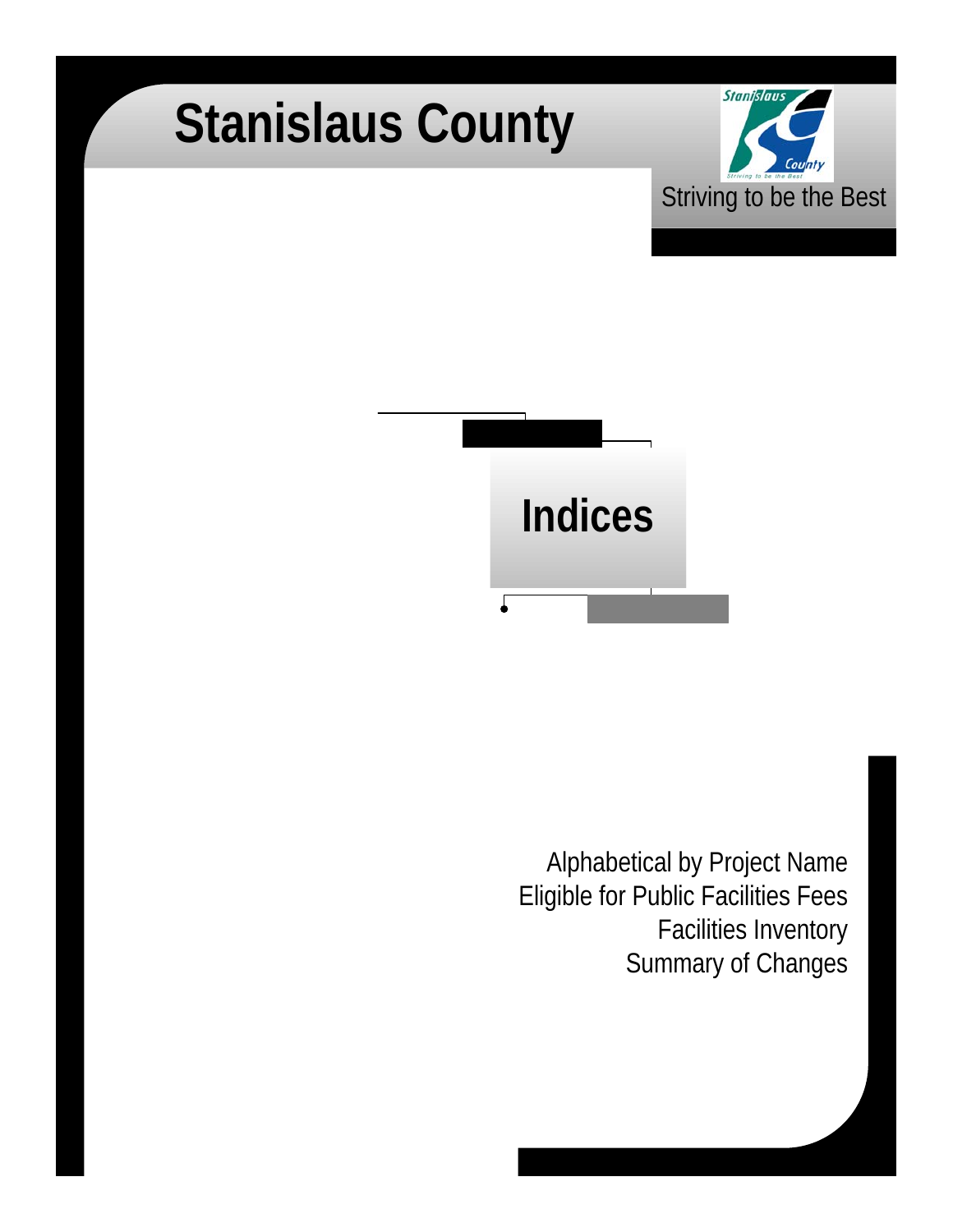

# **ALPHABETICAL PROJECT INDEX**

## **-A-**

## **-B-**

### **-C-**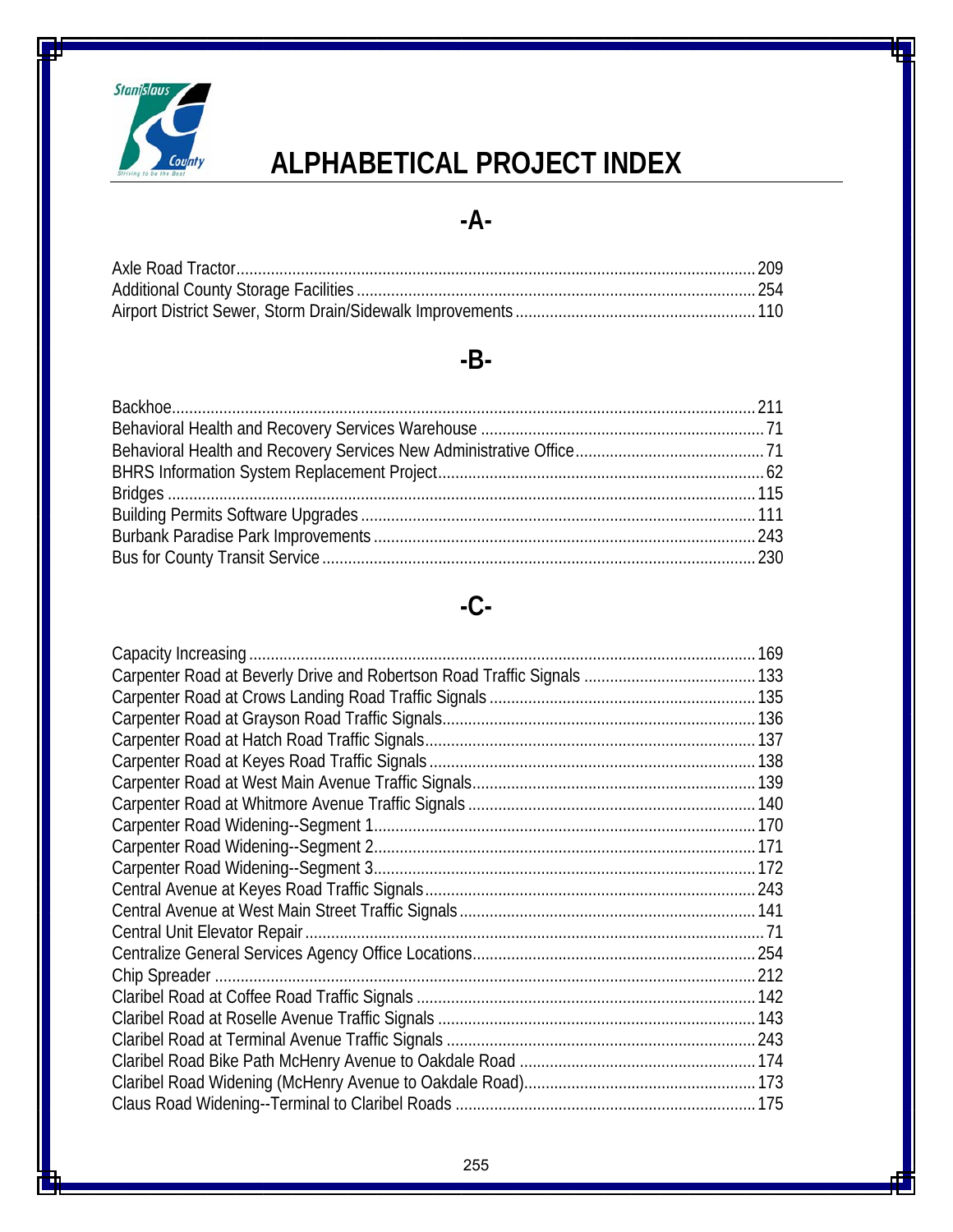| 254 |
|-----|
|     |
|     |
|     |
|     |
|     |
|     |
|     |
|     |
|     |
|     |
|     |
|     |
|     |
|     |
|     |
|     |
|     |

**-C-**

# **-D-**

|--|--|

## **-E-**

## **-F-**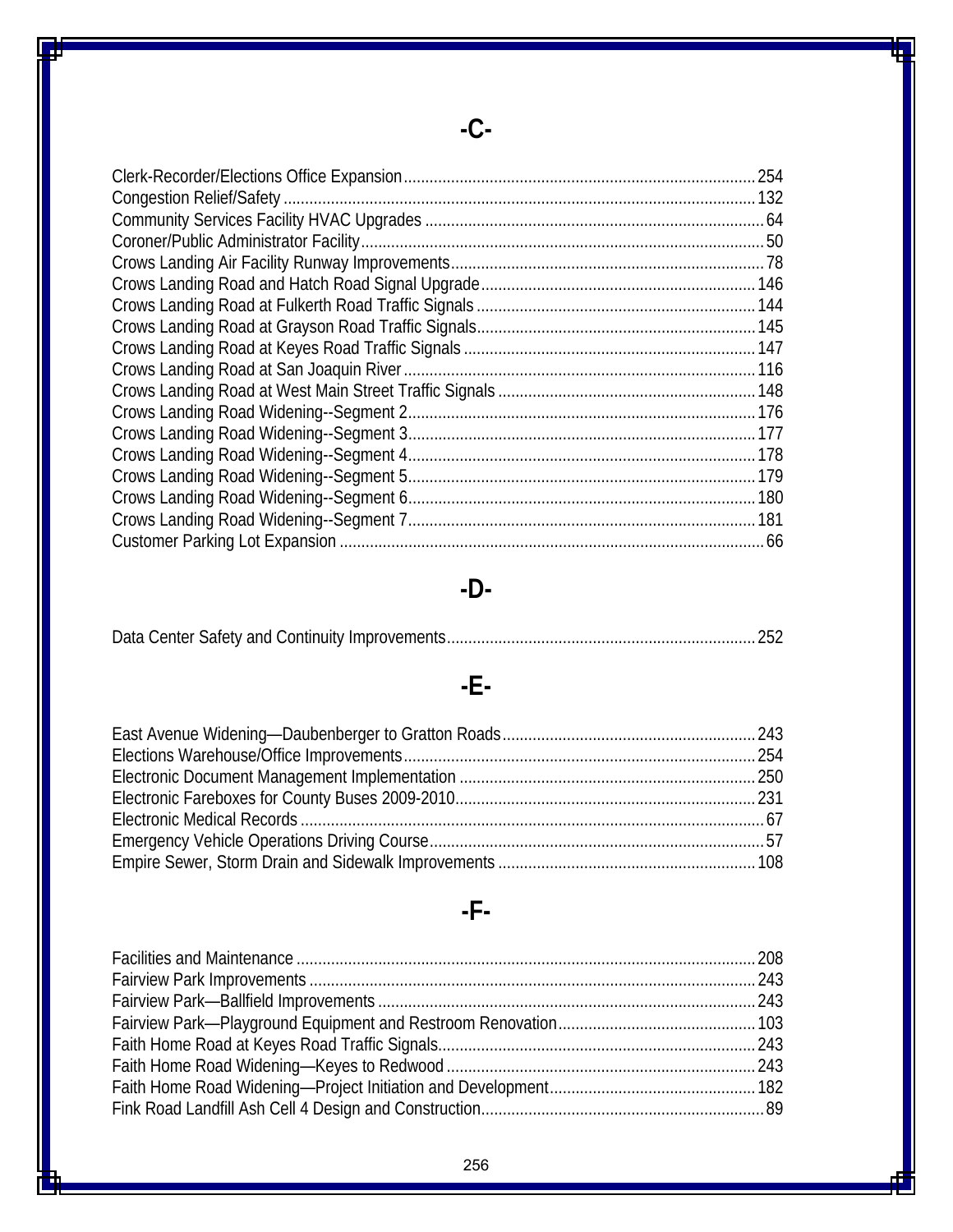## **-G-**

## **-H-**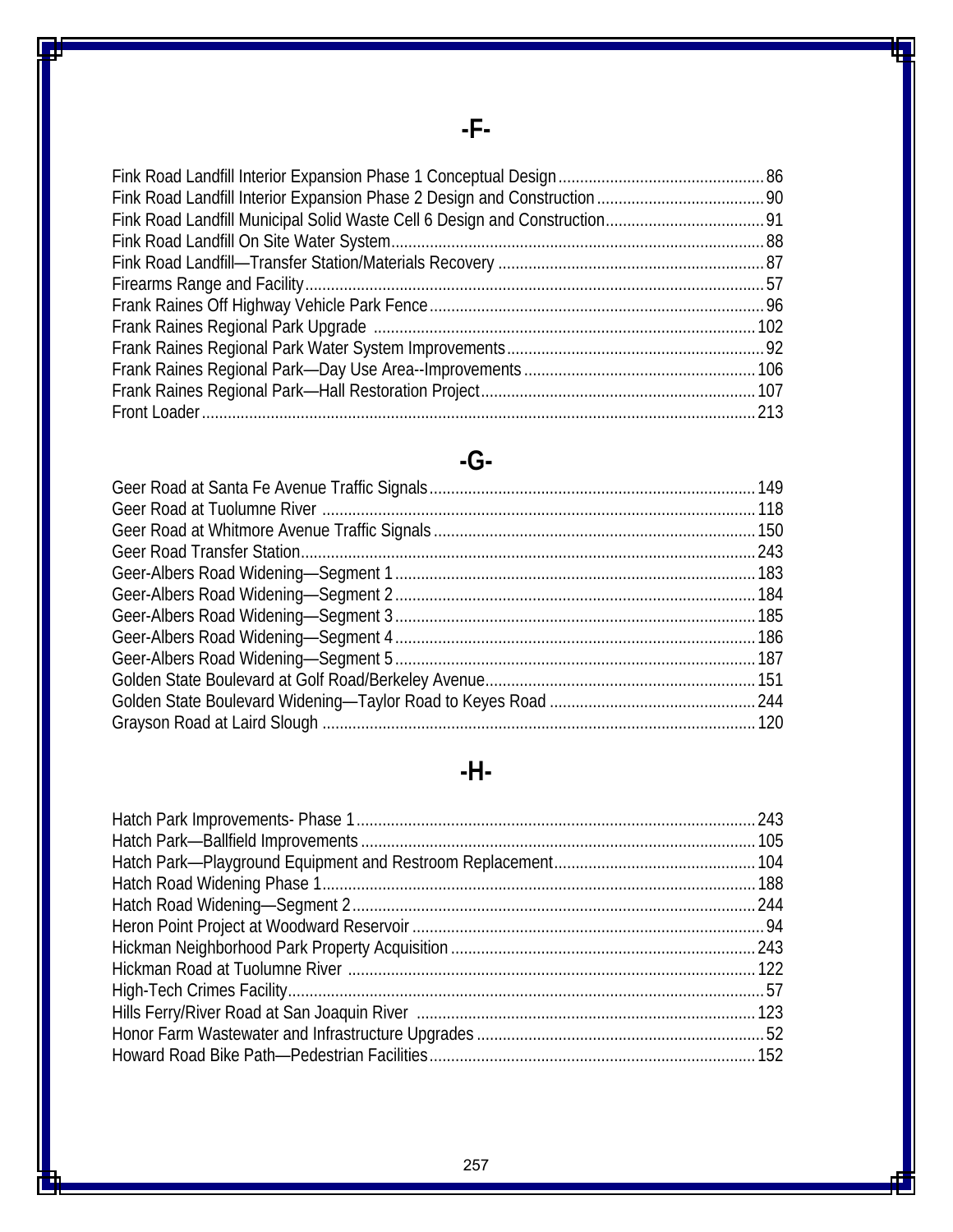## **-J-**

# **-K-**

## **-L-**

## **-M-**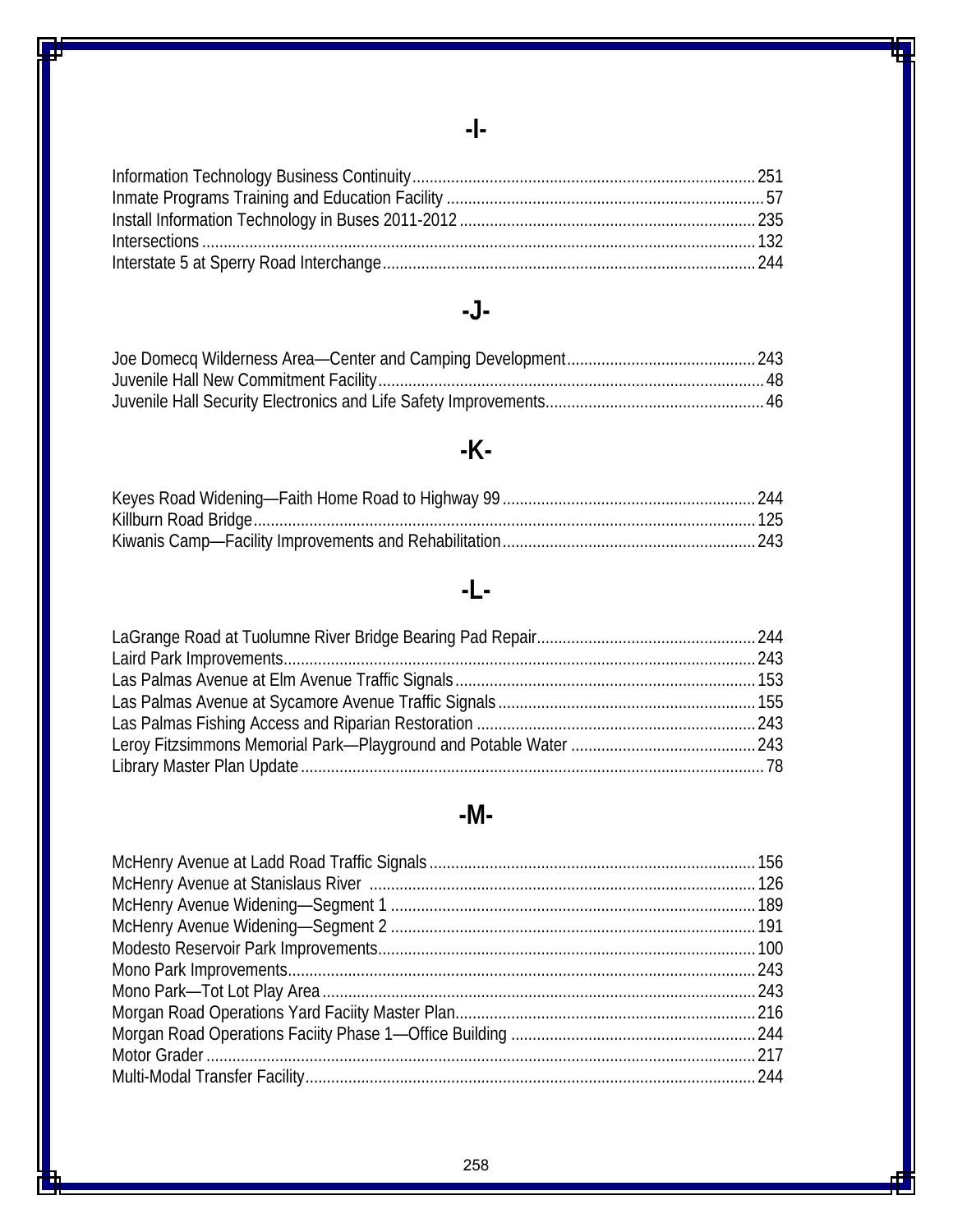# $-N-$

# $-**O**$

## $-P-$

# $-R-$

# $-S-$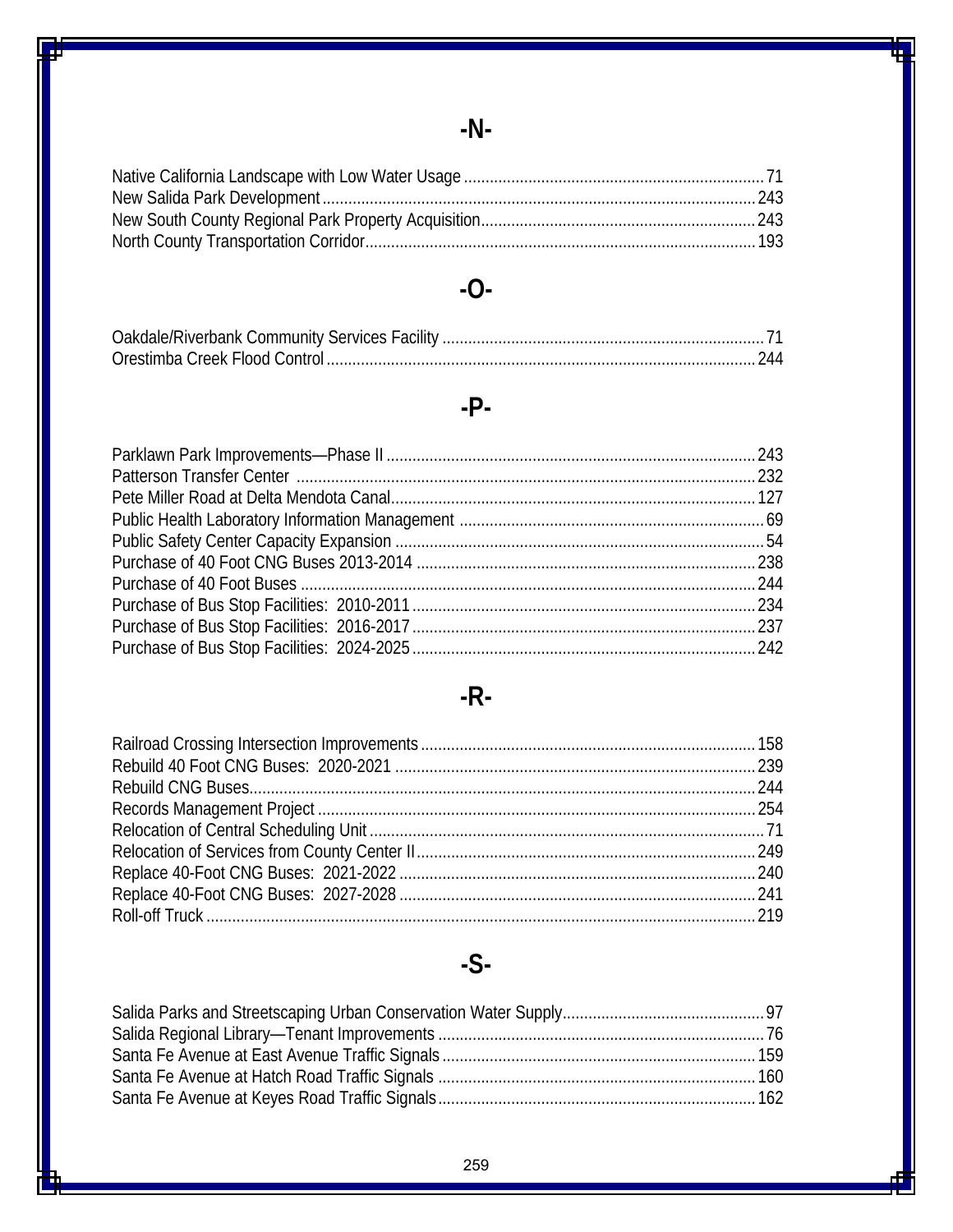| Security Cameras and Information Technology-County Buses 2009-2010  233        |  |
|--------------------------------------------------------------------------------|--|
|                                                                                |  |
|                                                                                |  |
|                                                                                |  |
|                                                                                |  |
| South County Cooridor-Project Initiation and Development--Expressway 197       |  |
|                                                                                |  |
|                                                                                |  |
|                                                                                |  |
|                                                                                |  |
|                                                                                |  |
|                                                                                |  |
|                                                                                |  |
|                                                                                |  |
| SR 132 (Yosemite Boulevard) Widening-Geer/Albers Road to Reinway Avenue 244    |  |
|                                                                                |  |
|                                                                                |  |
|                                                                                |  |
|                                                                                |  |
|                                                                                |  |
|                                                                                |  |
|                                                                                |  |
|                                                                                |  |
|                                                                                |  |
|                                                                                |  |
|                                                                                |  |
|                                                                                |  |
| State Route 132 (SR 99 to Geer/Albers) Project Initiation and Development 200  |  |
| State Route 132 (Dakota to County Line) Project Initiation and Development 201 |  |
|                                                                                |  |
|                                                                                |  |
|                                                                                |  |
|                                                                                |  |
|                                                                                |  |

# **-S-**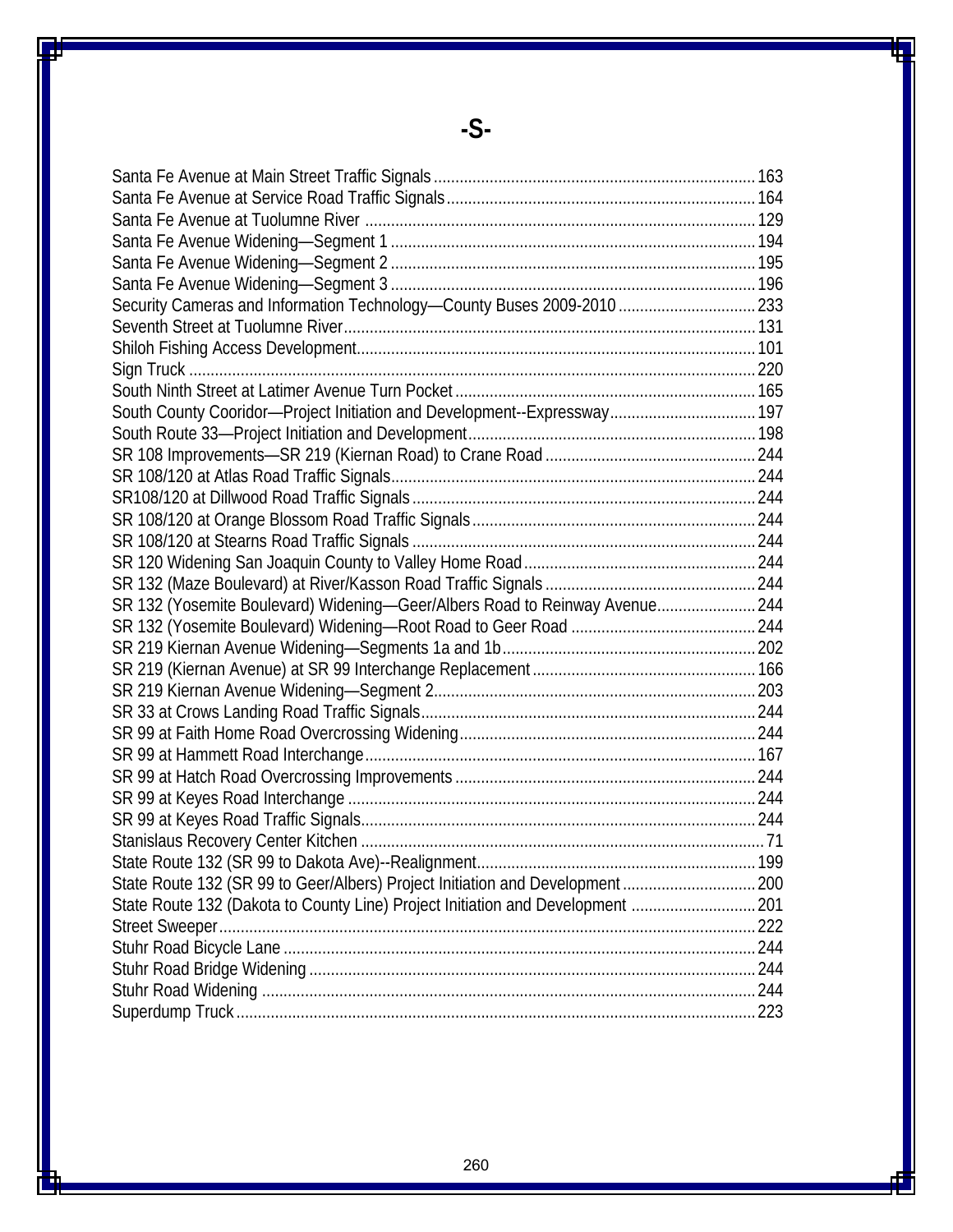## $-T<sub>z</sub>$

## $W -$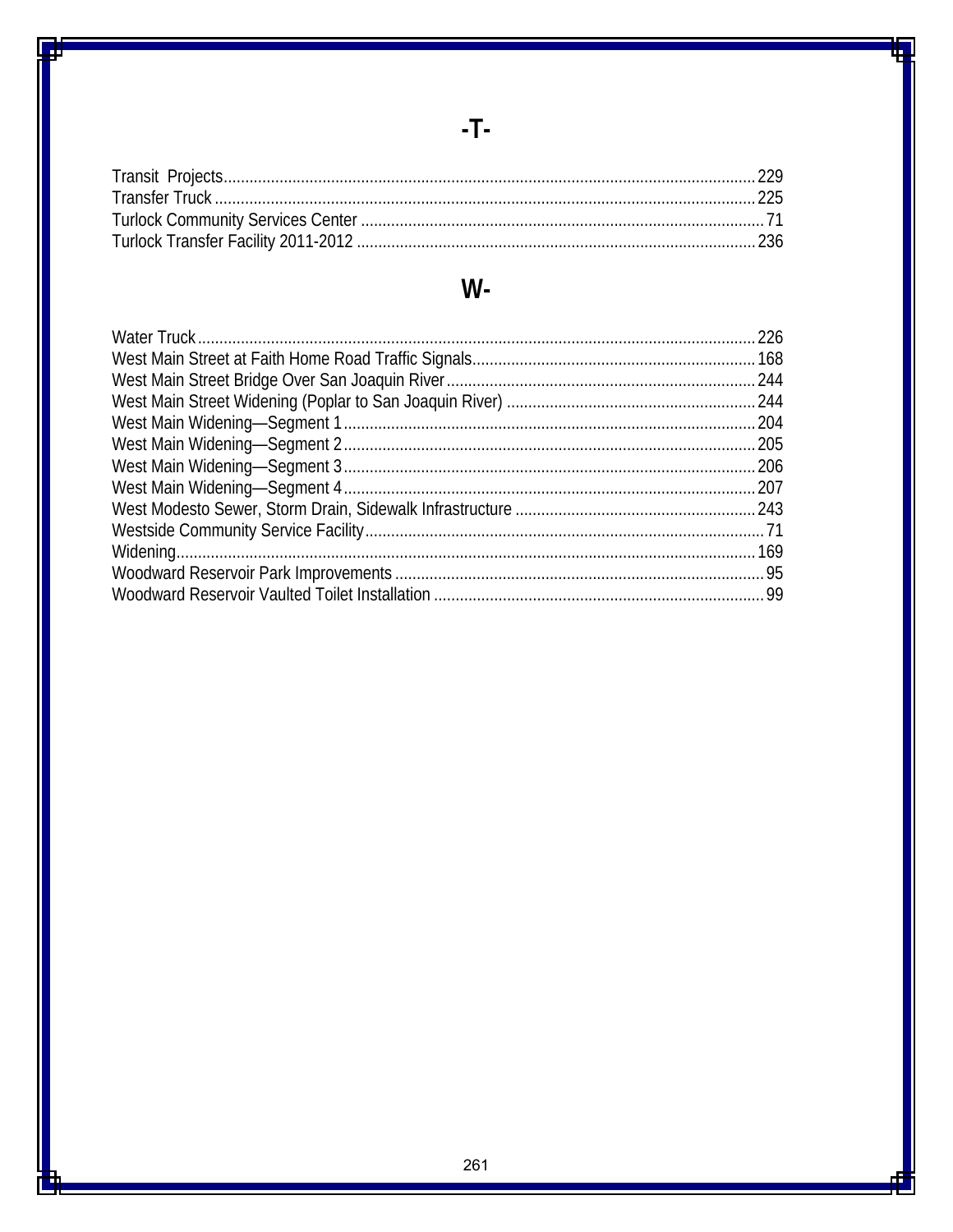

**PROBATION** 

### **Capital Improvement Plan Projects Eligible for Use of Public Facilities Fees**

The County and all nine cities in the County collect Public Facility Fees in order to mitigate the impact from new development. Revenue from public facility fee collection is allocated to those Capital Projects that are needed to accommodate population and employment growth. The requirements for new facilities, equipment, vehicles, and roads are based on population and employment growth projected within Stanislaus County. Public Facility Fees cannot be more than the cost of the public facility needed to mitigate growth impacts and can only be used for intended purposes. The determination of the quantity of the above listed items to serve the forecasted population growth requires the adoption of standards. These standards establish the level of service for existing and future County infrastructure. Standards are stated in terms of space, services and/or use per capita. A per unit of cost is also used to calculate a correct public facility fee amount. New development cannot be held responsible for a higher standard than exists for the current population.

Use of PFF funding for any project is subject to the review and recommendation of the County's Public Facilities Fees Review Committee and subsequent approval by the Board of Supervisors. The following specific projects have already been identified as eligible for full or partial funding by use of Stanislaus County Public Facilities Fees. In addition, fees are collected for specific types of services identified in the Public Facilities Fees study. Please refer to the Stanislaus County Public Facilities Impact Fee Study.

#### **A SAFE COMMUNITY**

| <b>SHERIFF</b>                                 |
|------------------------------------------------|
|                                                |
| A HEALTHY COMMUNITY                            |
| <b>BEHAVIORAL HEALTH AND RECOVERY SERVICES</b> |
|                                                |
| <b>COMMMUNITY SERVICES AGENCY</b>              |
|                                                |
| <b>HEALTH SERVICES AGENCY</b>                  |
|                                                |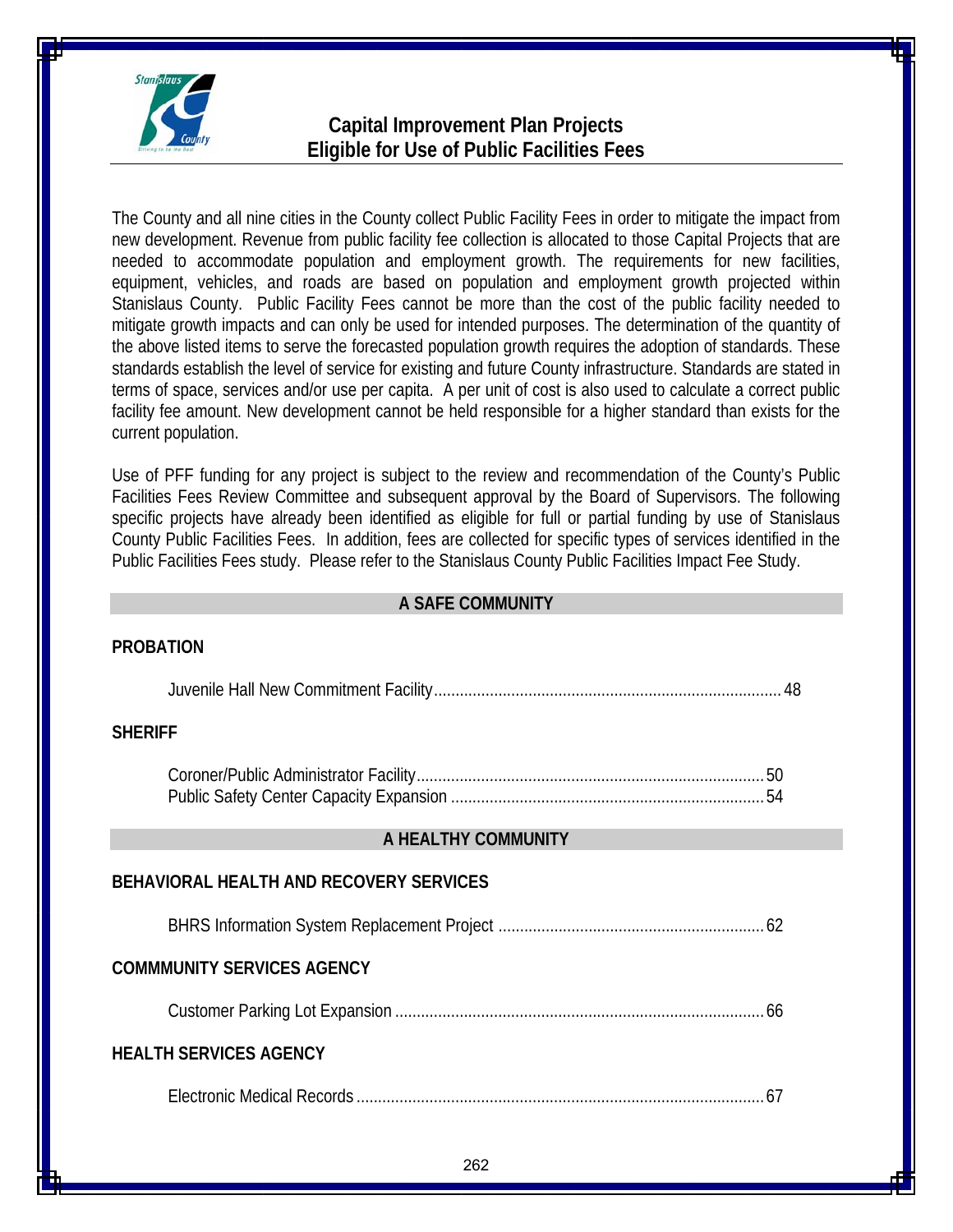|--|--|--|

#### **A STRONG LOCAL ECONOMY**

#### **LIBRARY**

Salida Regional Library—Tenant Improvements ...............................................................76

### **A WELL-PLANNED INFRASTRUCTURE SYSTEM**

#### **PARKS AND RECREATION**

#### **PUBLIC WORKS-ROADS**

#### **BRIDGES**

#### **INTERSECTIONS – CONGESTION RELIEF/SAFETY**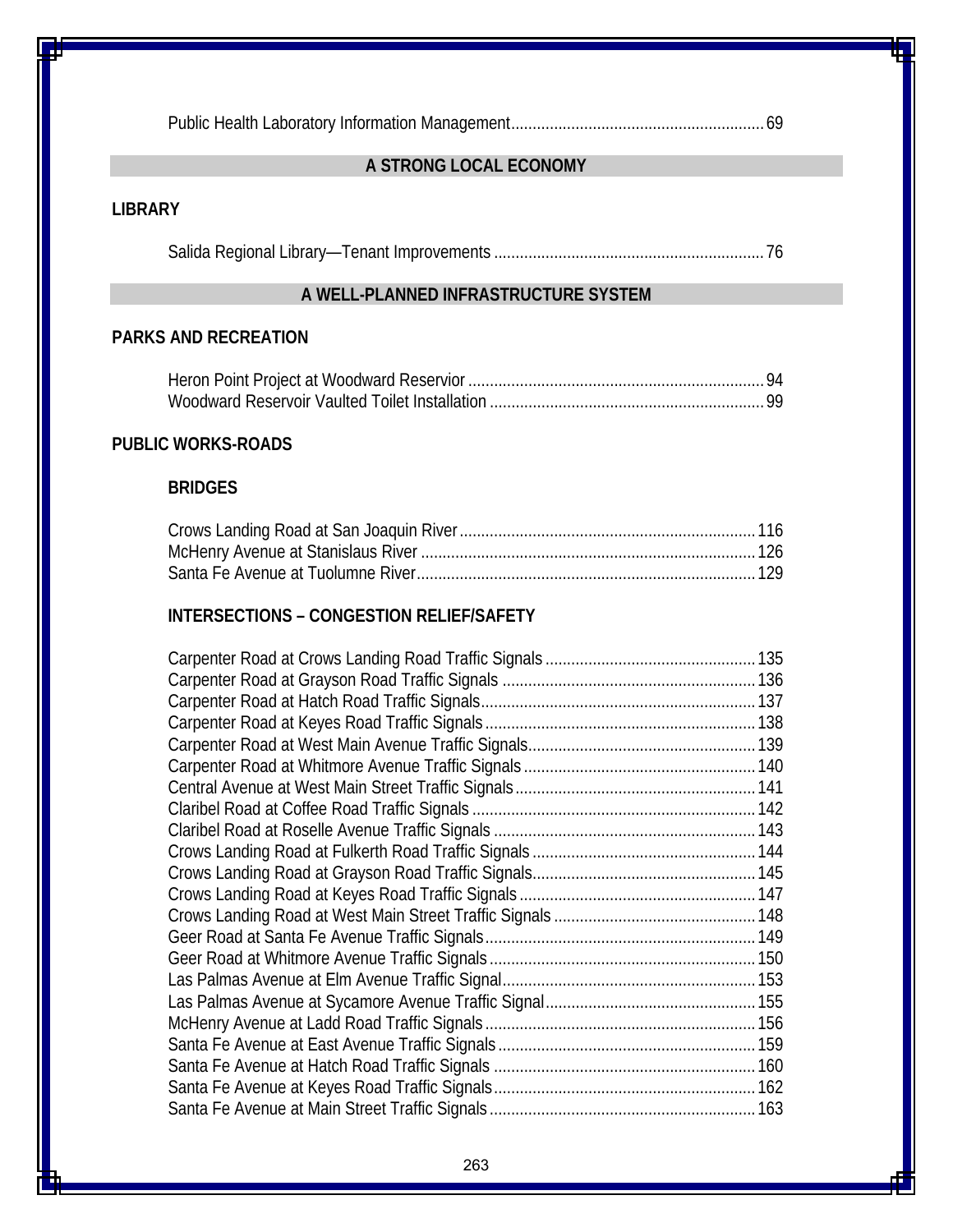### **WIDENING – CAPACITY INCREASING**

| South County Corridor-Project Initiation and Development Expressway  197        |  |
|---------------------------------------------------------------------------------|--|
|                                                                                 |  |
|                                                                                 |  |
| State Route 132 (SR 99 to Geer/Albers)---Project Initiation and Development 200 |  |
| State Route 132 (Dakota to County Line) Project Initiation and Development 201  |  |
|                                                                                 |  |
|                                                                                 |  |
|                                                                                 |  |
|                                                                                 |  |

### **FACILITIES AND MAINTENANCE**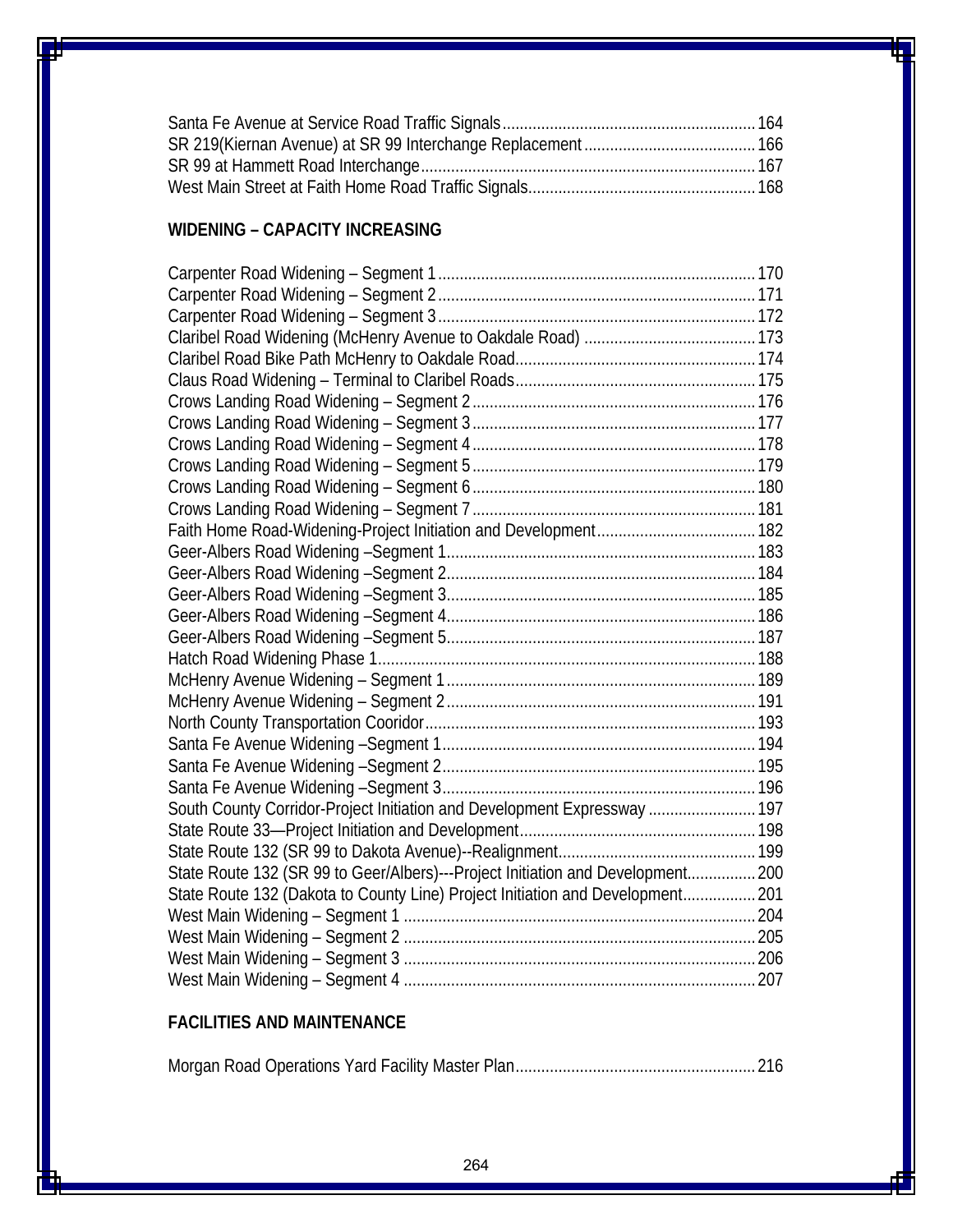|                                                                         |                                                  |                      | <b>Total Building</b>    | Occupiable<br>County           | Vacant<br>County                | Leased                            | Owned<br>Sq. Ft.  |
|-------------------------------------------------------------------------|--------------------------------------------------|----------------------|--------------------------|--------------------------------|---------------------------------|-----------------------------------|-------------------|
| <b>Building</b>                                                         | <b>Address</b>                                   | City                 |                          | <b>Square Feet Square Feet</b> |                                 | Space Square Feet                 | <b>Leased Out</b> |
| <b>OFFICE SPACE</b>                                                     |                                                  |                      |                          |                                |                                 |                                   |                   |
| 12th Street Office Building *                                           | 832 12th Street                                  | Modesto              | 89,491                   | 44,691                         | $\overline{\phantom{a}}$        | $\blacksquare$                    |                   |
| Admin Annex IV (Former B of A)                                          | 1021   Street                                    | Modesto              | 42,000                   | 42,000                         | ä,                              | ÷.                                | $\blacksquare$    |
| Aging & Veteran Svcs/Veteran Svcs<br>Agricultural Ctr-Stanislaus Bldg A | 121 Downey Ave, Ste 102                          | Modesto              | 7,073                    | $\blacksquare$<br>56,315       | ÷,                              | 7,073<br>٠                        |                   |
|                                                                         | 3800 Cornucopia Way                              | Modesto              | 56,315                   |                                |                                 |                                   |                   |
| Agricultural Ctr-Tuolumne Bldg C                                        | 3800 Cornucopia Way                              | Modesto              | 18,184                   | $\overline{\phantom{a}}$       |                                 | $\qquad \qquad \blacksquare$      | 18,184            |
| <b>BH&amp;RS Administration</b>                                         | 800 Scenic Dr - Bldg C                           | Modesto              | 3,129                    | 3,129                          |                                 |                                   |                   |
| <b>BH&amp;RS Community Care Center</b>                                  | 145 N. 2nd Street                                | Oakdale              | 1,174                    |                                | ÷,                              | 1,174                             |                   |
| BH&RS Conference Ctr, Peer Adv                                          | 800 Scenic Dr - Blda I                           | Modesto              | 2,789                    | 2,789                          | ÷,                              |                                   |                   |
| <b>BH&amp;RS DMS</b><br><b>BH&amp;RS Education, Prevention</b>          | 800 Scenic Dr - Bldg G<br>800 Scenic Dr - Bldg H | Modesto<br>Modesto   | 2,567<br>1,600           | 2,567<br>1,600                 | ä,<br>٠                         | $\overline{a}$<br>٠               | $\overline{a}$    |
| BH&RS Leaps and Bounds                                                  | 4640 Spyres Way, Ste 7                           | Modesto              | 4,950                    |                                | ÷,                              | 4,950                             |                   |
|                                                                         |                                                  |                      | 11,302=Bldg A            |                                |                                 |                                   |                   |
| BH&RS MDO Reg Svcs, Well Rec, NAMI                                      | 500 N. 9th Street-Bldg A                         | Modesto              | 11,410=Bldg B            |                                | ÷,                              | 21,485                            |                   |
| BH&RS Med. Records, DMS Help                                            | 800 Scenic Dr - Bldg E                           | Modesto<br>Modesto   | 2,856                    | 2,856                          | ÷,                              |                                   |                   |
| BH&RS Mental Health SA, Hum Res.<br><b>BH&amp;RS Mental Health Team</b> | 800 Scenic Dr - Bldg B<br>1301 G Street          | Modesto              | 2,452<br>2,400           | 2,452                          | ÷,                              | 2,400                             |                   |
| BH&RS Px Rights, EMO, Facilities                                        | 800 Scenic Dr - Bldg F                           | Modesto              | 3,617                    | 3,617                          | ÷,                              |                                   |                   |
| BH&RS Quality Services, Training Ctr                                    | 800 Scenic Dr - Bldg A                           | Modesto              | 3,200                    | 3,200                          | ÷,                              | $\blacksquare$                    |                   |
| BH&RS Sr Acc Resource/Trtmt Team                                        | 707 14th Street                                  | Modesto              | 3,200                    | $\overline{\phantom{a}}$       | ä,                              | 2,488                             |                   |
| <b>BH&amp;RS Turlock Regional Svcs</b>                                  | 2101 Geer Road Suite 120                         | Turlock              | 7,730                    | $\overline{\phantom{a}}$       | ÷,                              | 7,730                             |                   |
| <b>BH&amp;RS Workplace Wellness Ctr</b>                                 | 1321   Street, Ste 3                             | Modesto              | 1,400                    |                                | ÷,                              | 1,400                             |                   |
| BH&RS Youth and Family Svcs.<br>BH&RS-Kinshi0p Center                   | 800 Scenic Dr - Bldg D<br>421 E. Morris Avenue   | Modesto<br>Modesto   | 3,004<br>5,950           | 3,004<br>$\sim$                | ÷,<br>$\overline{\phantom{a}}$  | 5,950                             | ٠                 |
| Capital Projects Modular                                                | 825 12th Street                                  | Modesto              | 2,100                    | 2,100                          | ÷,                              |                                   |                   |
| Ccom Svcs Agency - Public Authority                                     | 305 Downey Ave                                   | Modesto              | 2,895                    |                                | $\blacksquare$                  | 2,895                             |                   |
| Center III Building I (Institute)                                       | 917 Oakdale Road                                 | Modesto              | 23,544                   | 6,278                          | $\sim$                          | ÷.                                | 17,266            |
| Center III Building II (frm USPS REC)                                   | 921 Oakdale Rd                                   | Modesto              | 25,720                   | $\sim$                         | 25,720                          | ٠                                 |                   |
| Center IV-Main Building                                                 | 1716 Morgan Road                                 | Modesto              | 9,504                    | 9,504                          | $\blacksquare$                  |                                   |                   |
| Center V-Juvenile Hall                                                  | 2215 Blue Gum Avenue                             | Modesto              | 81,106                   | 81,106                         | ÷,                              | ٠                                 |                   |
| <b>Child Support Services</b>                                           | 2612 Crows Landing Road                          | Modesto              | $\overline{\phantom{a}}$ | $\overline{\phantom{a}}$       | $\overline{\phantom{a}}$        | 35,621                            |                   |
| Children and Families Commission                                        | 930 15th Street<br>3705 Oakdale Road             | Modesto<br>Modesto   | 3,200<br>18,600          | $\mathbf{r}$<br>9,300          | $\overline{a}$                  | 3,200<br>$\overline{\phantom{a}}$ |                   |
| City/County Emergency Svs Center *<br><b>Community Services Agency</b>  | 251 E Hackett Road                               | Modesto              | 252,355                  | 252,355                        | ÷,                              | ÷.                                |                   |
| <b>Community Services-StanWorks</b>                                     | 2413 3rd Street, Rm D                            | Hughson              | 1,036                    |                                | L,                              | 100                               |                   |
| Community Svcs Agency - Turlock                                         | 101 Lander Ave.                                  | Turlock              | 15,400                   |                                | ÷,                              | 15,400                            |                   |
| 801 11th (Former City Hall)                                             | 801 11th Street                                  | Modesto              | 47,525                   | 47,525                         | ٠                               |                                   |                   |
| <b>Eastside Counseling Center</b>                                       | 755 S. Yosemite, Ste 106                         | Oakdale              | ÷.                       |                                |                                 | 1,950                             |                   |
| <b>Empire Community Center</b><br>Health Services Agency-Co Ctr II      | 18 S. Abbie<br>830 Scenic Drive, Bldg I          | Empire<br>Modesto    | 5,760<br>17,100          | 1,920<br>17,100                | 3,840                           |                                   |                   |
| Health Services Agency-Co Ctr II                                        | 830 Scenic Drive, Bldg II                        | Modesto              | 18,423                   | 18,423                         |                                 |                                   |                   |
| Health Services Agency-Co Ctr II                                        | 830 Scenic Drive, Bldg III                       | Modesto              | 23,387                   | 23,387                         | ٠                               |                                   |                   |
| Health Services Agency-Co Ctr II                                        | 830 Scenic Drive, Bldg IV                        | Modesto              | 19,318                   | 19,318                         | $\overline{a}$                  |                                   |                   |
| Health Services Agency-Medical Arts                                     | 700 17th Street                                  | Modesto              | 18,100                   | $\sim$                         | 18,100                          |                                   |                   |
| Health Svcs Agency Family Practice<br>Health Svcs Agency Public Health  | 920 Scenic Drive<br>900 Scenic Drive             | Modesto              | 15,667<br>10,439         | 10,467<br>10,439               | 5,200<br>÷,                     | ٠                                 |                   |
| Health Svcs Agency Business Ofc                                         | 1030 Scenic Drive                                | Modesto<br>Modesto   | 16,252                   | 16,252                         |                                 |                                   |                   |
| Health Svcs Agency Central Unit                                         | 830 Scenic Drive                                 | Modesto              | 84,110                   | 76,610                         | 7,500                           |                                   |                   |
| Sheriff's Modular                                                       | 442 E. Hackett Road                              | Modesto              | 7,200                    | 7,200                          | $\centering \label{eq:reduced}$ | $\overline{a}$                    |                   |
| Law Library                                                             | 1101 13th Street                                 | Modesto              | 5,650                    | $\overline{\phantom{a}}$       | $\blacksquare$                  | 5,650                             |                   |
| <b>McHenry Medical Office</b>                                           | 1209 Woodrow                                     | Modesto              | 15,294                   |                                |                                 | 15,337                            |                   |
| Library - Modesto Main<br>Library - Newman Branch                       | 1500   Street<br>1305 Kern                       | Modesto<br>Newman    | 62,000<br>2,613          | 62,000<br>2,613                | ä,                              | ÷,                                |                   |
| Library - Oakdale Branch                                                | 151 S. 1st Avenue                                | Oakdale              | 6,500                    | 6,500                          |                                 |                                   |                   |
| Oakdale Prenatal & Women's Health                                       | 190 S Oak Avenue                                 | Oakdale              |                          |                                | ÷,                              | 1,500                             |                   |
| Library - Patterson Branch                                              | 46 N. Salado Avenue                              | Patterson            | 4,070                    | 4,070                          |                                 |                                   |                   |
| <b>Patterson Counseling</b>                                             | 122 S 4th Street                                 | Patterson            |                          |                                | ä,                              | 2,006                             |                   |
| Patterson Yard-Public Works                                             | 301 South 1st Street                             | Patterson            | 800                      | 800                            | ä,                              |                                   |                   |
| Library - Riverbank Branch                                              | 3442 Santa Fe<br>4385 Sisk Road                  | Riverbank<br>Modesto | 3,594                    | 3,594                          | ä,                              |                                   |                   |
| Library - Salida Regional<br>Stanislaus Recovery Center                 | 1904 Richland Drive                              | Ceres                | 61,000<br>30,476         | 52,000<br>29,813               | 9,000<br>663                    | $\overline{a}$                    |                   |
| Teen Drop In Center                                                     | 1208 9th Street                                  | Modesto              | 5,400                    | $\overline{\phantom{a}}$       | $\blacksquare$                  | 5,000                             |                   |
| Tenth Street Place *                                                    | 1010 10th Street                                 | Modesto              | 254,448                  | 112,980                        | ÷,                              |                                   |                   |
| Library - Turlock Branch                                                | 550 Minaret Avenue                               | Turlock              | 10,000                   | 10,000                         |                                 |                                   |                   |
| Library Waterford Branch                                                | 324 F Street                                     | Waterford            | 3,000                    | 3,000                          | ÷,                              |                                   |                   |
| Women Infants Children Hughson<br>Women Infants Children Turlock        | 2007 6th Street<br>1125 N Golden State Blvd      | Hughson<br>Turlock   |                          | $\blacksquare$                 | ÷,                              | 500                               |                   |
|                                                                         |                                                  |                      | 3,000                    |                                |                                 | 4,500                             |                   |
| Women Infants Children Patterson                                        | 600 N 2nd Street, Ste. 6                         | Patterson            |                          |                                |                                 | 350                               |                   |

#### **SUBTOTAL - Office Space** 1,451,667 1,064,874 148,659 70,023 35,450

\* Total building space includes other owners within a partnership building, such as a Joint Powers project.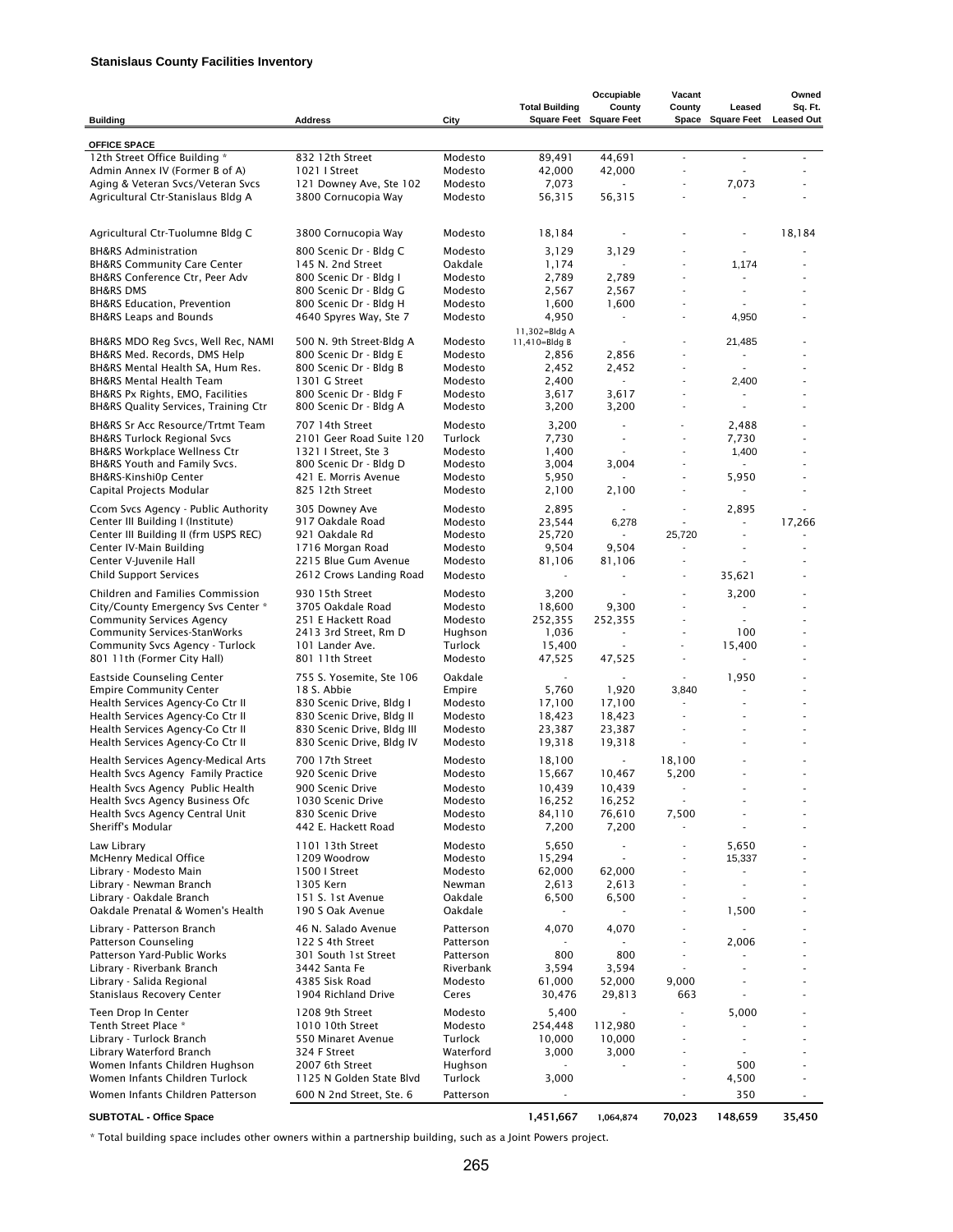| <b>Building</b>                                                                | <b>Address</b>        | City    | <b>Total Building</b> | Occupiable<br>County<br><b>Square Feet Square Feet</b> | Vacant<br>County         | Leased<br>Space Square Feet | Owned<br>Sq. Ft.<br><b>Leased Out</b> |
|--------------------------------------------------------------------------------|-----------------------|---------|-----------------------|--------------------------------------------------------|--------------------------|-----------------------------|---------------------------------------|
| <b>SPECIALIZED-USE SPACE</b>                                                   | 140                   |         |                       |                                                        |                          |                             |                                       |
| Agricultural Center-Harvest Hall                                               | 3800 Cornucopia Way   | Modesto | 12,544                | 12,544                                                 | ÷,                       |                             |                                       |
| <b>Animal Services</b>                                                         | 2846 Finch Road       | Modesto | 26,540                | 26,540                                                 | Ĭ.                       | ÷,                          | $\overline{\phantom{a}}$              |
| Burbank / Paradise Hall-PAL Program                                            | 1325 Beverly Drive    | Modesto | 3,527                 | 3,527                                                  |                          |                             |                                       |
| Center V-Juvenile Hall - Units 3 & 4                                           | 2215 Blue Gum Avenue  | Modesto | 16,500                | 16,500                                                 |                          |                             |                                       |
| Center V-Juvenile Hall - Units 5 & 6                                           | 2215 Blue Gum Avenue  | Modesto | 16,500                | 16,500                                                 |                          |                             |                                       |
| Center V-Juvenile Hall - Units 7 & 8                                           | 2215 Blue Gum Avenue  | Modesto | 16,000                | 16,500                                                 |                          |                             |                                       |
| Library - Ceres Branch                                                         | 2250 Magnolia         | Ceres   | 5,000                 | 5,000                                                  |                          |                             |                                       |
| Ceres Medical Center Office                                                    | 3109 Whitmore         | Ceres   | 6,000                 | 6,000                                                  |                          |                             |                                       |
| Coroner                                                                        | 939 Oakdale Rd        | Modesto | 3,520                 | 3,520                                                  |                          |                             |                                       |
| Library - Denair Branch                                                        | 4801 Kersey           | Denair  | 1,750                 | 1,750                                                  |                          |                             |                                       |
|                                                                                | 4000 Fink Road        | Crows   |                       | 500                                                    |                          |                             |                                       |
| Fink Road Landfill                                                             |                       | Landing | 500                   |                                                        |                          |                             | $\overline{a}$                        |
| <b>Fleet Services</b>                                                          | 448 E. Hackett Road   | Modesto | 13,260                | 13,260<br>÷.                                           |                          |                             |                                       |
| Gallo Center for the Arts                                                      | 1000   Street         | Modesto | 90,141                |                                                        |                          |                             | 90,141                                |
| Grayson/United Community Center                                                | 8900 Laird Street     | Grayson | 3,150                 | 3,150                                                  |                          |                             |                                       |
| Hall of Records/Modesto Courthouse                                             | 800 11th Street       | Modesto | 109,435               | 24,271                                                 |                          | ٠                           | 16,644                                |
| <b>Honor Farm</b>                                                              | 8224 W. Grayson Road  | Modesto | 37,991                | 30,035                                                 |                          | Ĭ.                          |                                       |
| Honor Farm - Barracks III                                                      | 8224 W. Grayson Road  | Modesto | 4,198                 | 4,198                                                  |                          |                             |                                       |
| Honor Farm - Barracks IV                                                       | 8224 W. Grayson Road  | Modesto | 8,500                 | 8,500                                                  |                          | Ĭ.                          |                                       |
| Honor Farm - Clothing Room                                                     | 8224 W. Grayson Road  | Modesto | 800                   | 800                                                    |                          |                             |                                       |
| Honor Farm - Kitchen                                                           | 8224 W. Grayson Road  | Modesto | 4,800                 | 4,800                                                  |                          |                             |                                       |
| Honor Farm - Maint. Building                                                   | 8224 W. Grayson Road  | Modesto | 853                   | 853                                                    |                          |                             |                                       |
| Honor Farm - Medical Trailer                                                   | 8224 W. Grayson Road  | Modesto | 500                   | 500                                                    |                          |                             |                                       |
| Honor Farm - Old visiting Booth                                                | 8224 W. Grayson Road  | Modesto | 64                    | 64                                                     |                          |                             |                                       |
| Honor Farm - Probation trailer                                                 | 8224 W. Grayson Road  | Modesto | 720                   | 720                                                    |                          |                             |                                       |
| Honor Farm - Programs Trailer                                                  | 8224 W. Grayson Road  | Modesto | 1,440                 | 1,440                                                  |                          |                             |                                       |
| Honor Farm - Shop                                                              | 8224 W. Grayson Road  | Modesto | 4,800                 | 4,800                                                  |                          |                             |                                       |
| Honor Farm - Staff Bathroom                                                    | 8224 W. Grayson Road  | Modesto | 300                   | 300                                                    |                          |                             |                                       |
| Honor Farm - Staff Breakroom                                                   | 8224 W. Grayson Road  | Modesto | 720                   | 720                                                    |                          |                             |                                       |
| Honor Farm - Staff Locker Room                                                 | 8224 W. Grayson Road  | Modesto | 500                   | 500                                                    |                          | $\overline{\phantom{a}}$    | $\overline{\phantom{a}}$              |
| Honor Farm - Storage Sheds                                                     | 8224 W. Grayson Road  | Modesto | 240                   | 240                                                    |                          | ٠                           |                                       |
| Honor Farm - Supply/Storage                                                    | 8224 W. Grayson Road  | Modesto | 1,600                 | 1,600                                                  |                          | ٠                           |                                       |
| <b>HSA-Hughson Clinic</b>                                                      | 2412 Third Street     | Hughson | $\overline{a}$        | $\overline{a}$                                         | $\sim$                   | 2,750                       |                                       |
| Library - Hughson / Medical Office                                             | 2412 Third Street     | Hughson | $\tilde{\phantom{a}}$ | $\overline{a}$                                         | $\blacksquare$           | 3,200                       | $\overline{a}$                        |
| Library - Keyes Branch                                                         | 4420 Maud             | Keyes   | ÷,                    | $\overline{a}$                                         | ÷,                       | 1,200                       |                                       |
| Mancini Hall                                                                   | 718 Tuolumne Blvd     | Modesto | 3,824                 | 3,824                                                  | ä,                       | ٠                           |                                       |
| Men's Jail                                                                     | 1115 H Street         | Modesto | 53,208                | 53,208                                                 | ä,                       | $\blacksquare$              |                                       |
| Mental Health Treatment Facility                                               | 1905 Memorial Dr      | Ceres   | 41,932                | $\overline{\phantom{a}}$                               |                          | ٠                           | 41,932                                |
| Paradise Medical Office                                                        | 401 Paradise Road     | Modesto | ä,                    |                                                        | ÷,                       | 27,475                      |                                       |
| <b>Public Safety Center</b>                                                    | 200 E Hackett Road    | Modesto | 218,703               | 218,703                                                |                          |                             |                                       |
| Public Safety Center Equestrian                                                | 200 E Hackett Road    | Modesto | 755                   | 755                                                    |                          |                             |                                       |
| Public Safety Center Evidence Bunker                                           | 200 E Hackett Road    | Modesto | 988                   | 988                                                    |                          |                             |                                       |
| Public Safety Center Laundry & Kitchen<br>Public Safety Center Minimum Housing | 200 E Hackett Road    | Modesto | 47,580                | 47,580                                                 |                          |                             |                                       |
| Unit<br>Ray Simon Criminal Justice Training                                    | 200 E Hackett Road    | Modesto | 35,600                | 35,600                                                 |                          |                             |                                       |
| Center                                                                         | 3805 Cornucopia Way   | Modesto | 22,615                | 22,615                                                 |                          |                             |                                       |
| Sheriff Hangar #5                                                              | Modesto Airport       | Modesto |                       |                                                        | $\blacksquare$           | 18,000                      |                                       |
| Sheriff's Airport Neighborhood                                                 |                       |         |                       |                                                        |                          |                             |                                       |
| Substation                                                                     | 530 S. Santa Cruz Ave | Modesto | 2,490                 | 2,490                                                  |                          |                             |                                       |
| Sheriff's Operations Center                                                    | 250 E. Hackett Road   | Modesto | 41,616                | 41,616                                                 |                          |                             |                                       |
| Sheriff's Substation-Salida                                                    | 4602 Broadway         | Salida  |                       |                                                        |                          | 4,497                       |                                       |
| SO-Bureau of Admin Services                                                    | 424 E. Hackett Road   | Modesto | 2,160                 | 2,160                                                  | ÷,                       |                             |                                       |
| Stanislaus Recovery Center-Modular                                             | 1917 Memorial Drive   | Ceres   | 5,000                 | 5,000                                                  |                          |                             |                                       |
| <b>Turlock Medical Office</b>                                                  | 800 Delbon Ave. #A    | Turlock |                       |                                                        | Ĭ.                       | 4,600                       |                                       |
| SUBTOTAL - Specialized Use Space                                               |                       |         | 868,864               | 644,171                                                | $\overline{\phantom{a}}$ | 61,722                      | 148,717                               |

266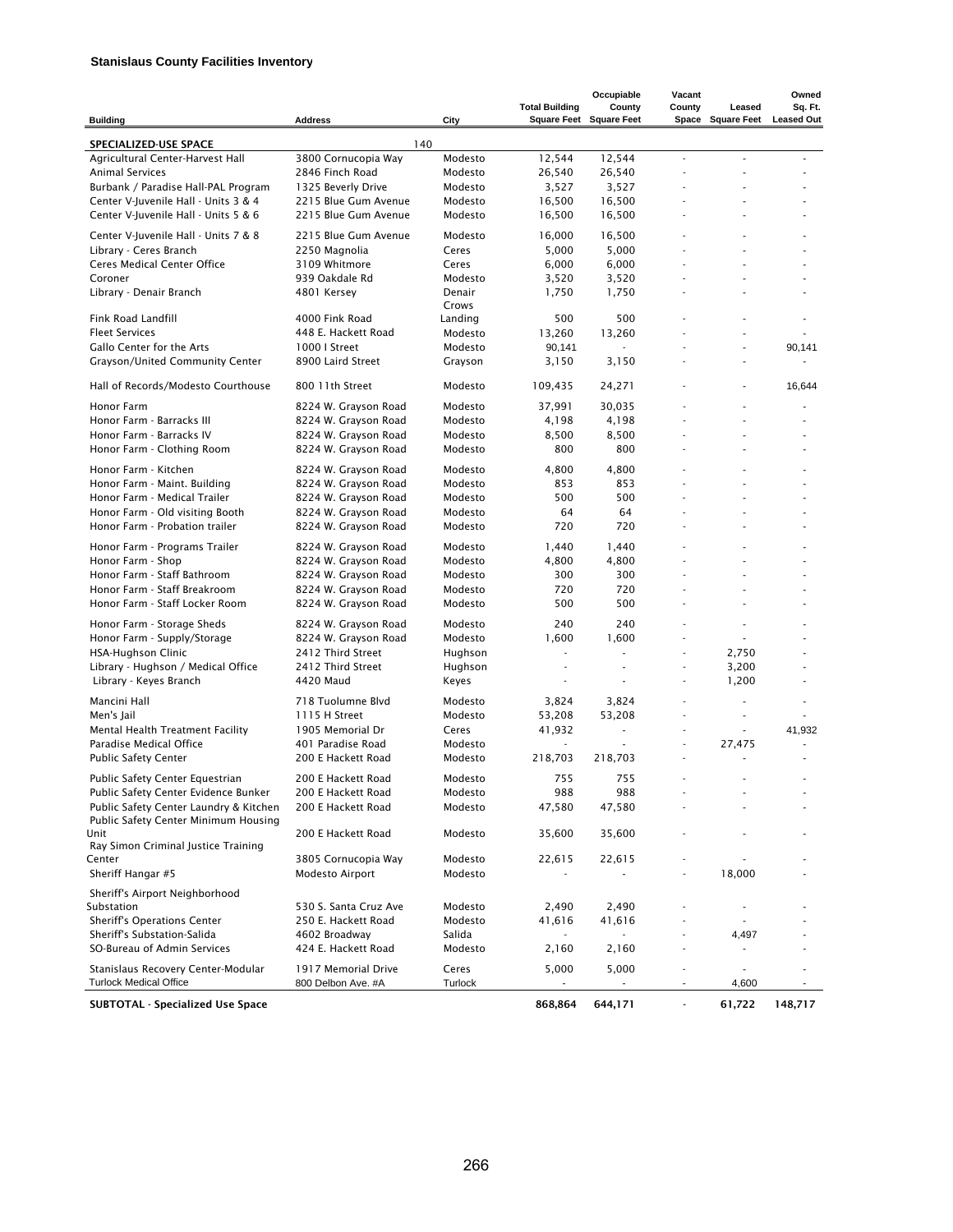| <b>Building</b>                                                                                 | Address                                                   | City                          | <b>Total Building</b><br><b>Square Feet</b> | Occupiable<br>County<br><b>Square Feet</b> | Vacant<br>County | Leased<br>Space Square Feet        | Owned<br>Sq. Ft.<br><b>Leased Out</b> |
|-------------------------------------------------------------------------------------------------|-----------------------------------------------------------|-------------------------------|---------------------------------------------|--------------------------------------------|------------------|------------------------------------|---------------------------------------|
| <b>SHOP SPACE</b>                                                                               |                                                           |                               |                                             |                                            |                  |                                    |                                       |
| Center IV- Morgan Shop<br>Center IV-Carpenter/Paint Shop<br>Center IV-Household Hazardous Waste | 1716 Morgan Road<br>1716 Morgan Road                      | Modesto<br>Modesto            | 8,100<br>2,740                              | 8,100<br>2,740                             | ÷,               |                                    |                                       |
| Station<br>Center IV-Parking Shed                                                               | 1716 Morgan Road<br>1716 Morgan Road                      | Modesto<br>Modesto            | 5,547<br>8,000                              | 5,547<br>8,000                             |                  |                                    |                                       |
| Center IV-Parks Shop/Pesticide Storage                                                          | 1716 Morgan Road                                          | Modesto                       | 5,600                                       | 5,600                                      |                  |                                    |                                       |
| Center IV-Sign Shop<br><b>Central Services</b><br>HSA Shop/Boiler Room                          | 1716 Morgan Road<br>1018 Scenic Drive<br>830 Scenic Drive | Modesto<br>Modesto<br>Modesto | 2,500<br>7,752<br>17,320                    | 2,500<br>7,752<br>17,320                   |                  |                                    |                                       |
| Oakdale Yard-Public Works<br>Parks Shop                                                         | 551 Center Street<br>800 Scenic Drive                     | Oakdale<br>Modesto            | 9,600<br>400                                | 9,600<br>400                               |                  |                                    |                                       |
| Patterson Yard-Ag Commissioner<br>PSC- Maintenance Building                                     | 301 S 1st Street<br>442 E. Hackett Road                   | Patterson<br>Modesto          | 1,800<br>4,800                              | 1,800<br>4,800                             |                  |                                    |                                       |
| <b>SUBTOTAL - Shop Space</b>                                                                    |                                                           |                               | 74,159                                      | 74,159                                     |                  |                                    |                                       |
| <b>WAREHOUSE SPACE</b>                                                                          |                                                           |                               |                                             |                                            |                  |                                    |                                       |
| AG Center-Enclosed Warehouse<br>AG Center-Open Warehouse                                        | 3800 Cornucopia Way<br>3800 Cornucopia Way                | Modesto<br>Modesto            | 10,854<br>3,810                             | 10,854<br>3,810                            |                  |                                    |                                       |
| Center II Warehouse I<br>Center II Warehouse II                                                 | 714 Scenic Drive<br>714 Scenic Drive                      | Modesto<br>Modesto            | 1,200<br>1,200                              | 1,200<br>1,200                             |                  |                                    |                                       |
| Ceres Storage Facility                                                                          | 1917 Memorial Drive                                       | Ceres                         | 34,000                                      | 34,000                                     |                  |                                    |                                       |
| Purchasing Warehouse I (Elections)<br>Center III                                                | 909 County Center III                                     | Modesto                       | 13,600                                      | 13,600                                     | ٠                |                                    |                                       |
| SUBTOTAL - Warehouse Space                                                                      |                                                           |                               | 64,664                                      | 64,664                                     |                  |                                    |                                       |
| <b>PARKING GARAGE</b>                                                                           |                                                           |                               |                                             |                                            |                  |                                    |                                       |
| 12th Street Parking Garage                                                                      | 826 12th Street                                           | Modesto                       | 242,056                                     |                                            |                  | $\blacksquare$                     |                                       |
| <b>SUBTOTAL - Parking Garage</b>                                                                |                                                           |                               | 242,056                                     |                                            |                  |                                    |                                       |
| <b>TOTAL - All Space</b>                                                                        |                                                           |                               | 2,701,410                                   | 1,847,868                                  | 70,023           | 210,381                            | 184,167                               |
| <b>Summary of Facilities Resources</b>                                                          |                                                           |                               |                                             |                                            |                  |                                    |                                       |
| County Owned and Occupied Space                                                                 |                                                           |                               | 1,847,868                                   |                                            |                  | 96.35% of Total County Owned Space |                                       |
| County Owned Space Leased to Others                                                             |                                                           |                               |                                             |                                            |                  | 0.00% of Total County Owned Space  |                                       |
| County Owned Vacant Space                                                                       |                                                           |                               | 70,023                                      |                                            |                  | 3.65% of Total County Owned Space  |                                       |
| <b>Total County Owned Space</b>                                                                 |                                                           |                               | 1,917,891                                   |                                            |                  | 90.11% is Owned                    |                                       |
| County Partnership Facilities (JPA, etc.)                                                       |                                                           |                               | 783,519                                     |                                            |                  |                                    |                                       |
| <b>Total Space in County Owned Facilities</b>                                                   |                                                           |                               | 2,701,410                                   |                                            |                  |                                    |                                       |
| <b>County Occupied Leased Space</b>                                                             |                                                           |                               | 210,381                                     |                                            |                  | 9.89% is Leased                    |                                       |
| <b>Total County Occupied Space</b>                                                              |                                                           |                               | 2,058,249                                   |                                            |                  |                                    |                                       |
| <b>Total County Owned and Leased Space</b>                                                      |                                                           |                               | 2,128,272                                   |                                            | 100.00%          |                                    |                                       |

City Codes: C=Ceres CL=Crows Landing D=Denair E=Empire G=Grayson H=Hughson K=Keyes L=La Grange M=Modesto n=Newman O=Oakdale P=Patterson R=Riverbank S=Salida T=Turlock W=Waterford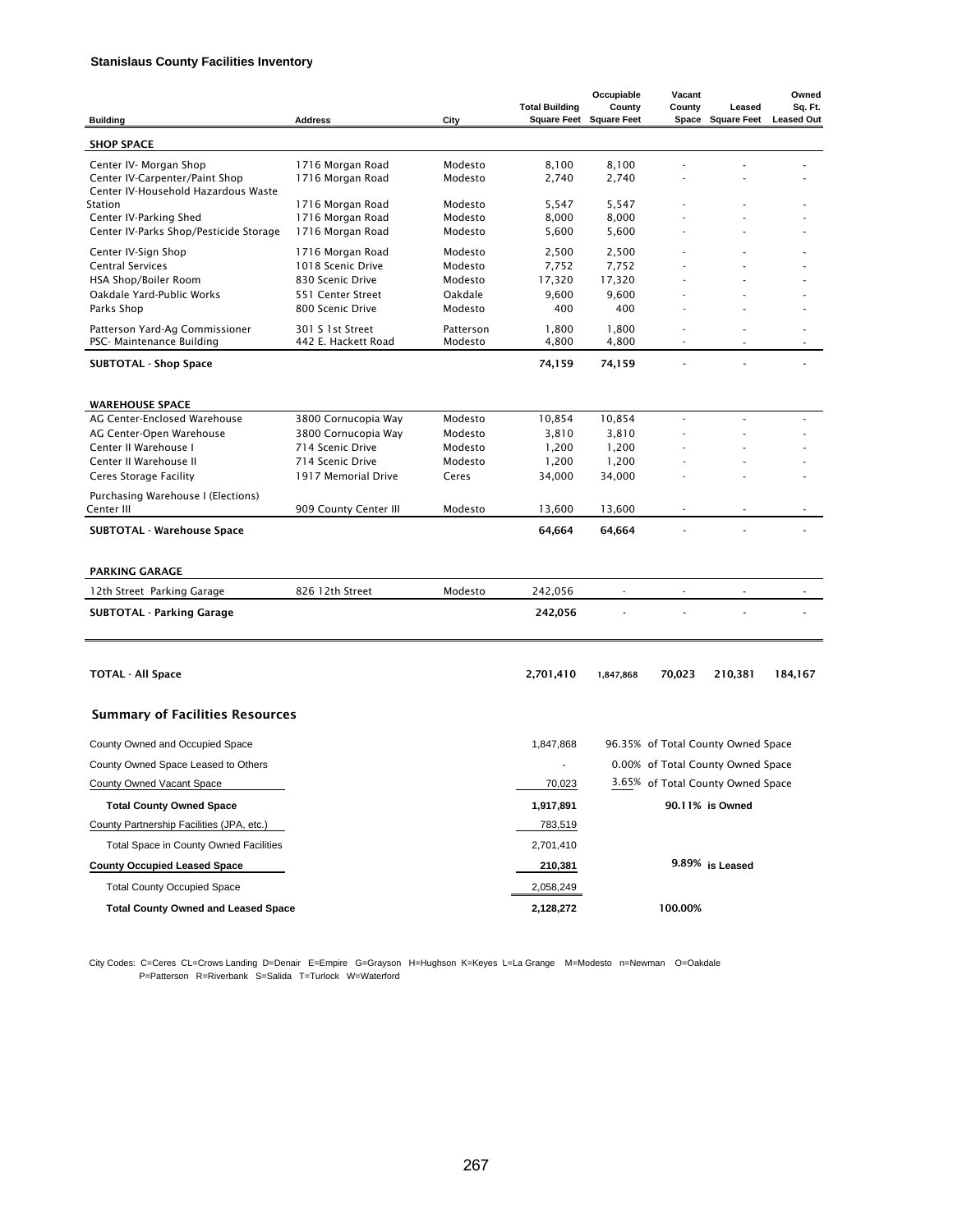|                                                                                                                                                                |                                                                                                        |      | <b>Total Building</b><br><b>Square Feet</b> | Occupiable<br>County<br><b>Square Feet</b> | Vacant<br>County<br>Space | Leased<br><b>Square Feet</b> | Owned<br>Sq. Ft.<br><b>Leased Out</b> |
|----------------------------------------------------------------------------------------------------------------------------------------------------------------|--------------------------------------------------------------------------------------------------------|------|---------------------------------------------|--------------------------------------------|---------------------------|------------------------------|---------------------------------------|
| <b>Building</b>                                                                                                                                                | Address                                                                                                | City |                                             |                                            |                           |                              |                                       |
| <b>PARKS (List Only)</b><br><b>Atlas Park</b><br><b>Basso Bridge Fishing Access</b><br><b>Bonita Park</b><br>Bonita Ranch Park<br><b>Burbank-Paradise Park</b> | Atlas Court<br>Route 132<br>Bonita & I St<br>Washington Rd<br>Beverly Dr.                              |      |                                             |                                            |                           |                              |                                       |
| <b>Country Stone Park</b><br>County Parks / Reservoirs<br><b>Empire Community Park</b><br><b>Empire Tot Lot</b><br><b>Fairview Park</b>                        | Whiatestone Way<br>5321 Yosemite Blvd<br>G Street<br>Modoc Ave                                         |      |                                             |                                            |                           |                              |                                       |
| Fox Grove Fishing Access<br><b>Frank Raines</b><br>Grayson Park<br>Hatch Park<br>John Murphy Park                                                              | Geer Rd<br>Del Puerto Canyon Rd<br>Laird St.<br>Jennie Ave<br>Murphy Rd.                               |      |                                             |                                            |                           |                              |                                       |
| Kiwanis Camp<br>La Grange OHV<br>Laird Park<br>Las Palmas Fishing Access<br>Leroy F. Fiztsimmons Memorial Park                                                 | Lake Rd<br>Highway 132<br>Grayson Rd<br>Las Palmas<br>Amelia St                                        |      |                                             |                                            |                           |                              |                                       |
| Modesto Reservoir<br>Mono Park<br>Neil Hansen Fishing Access<br>Oregon Drive Park<br>Orestimba Fishing Access                                                  | 18143 Reservoir<br>Mono Dr.<br>Sperry Ave<br>Oregon Dr.<br>Orestimba Rd.                               |      |                                             |                                            |                           |                              |                                       |
| Parklawn Park<br><b>Riverdale Fishing Access</b><br>Salida Park<br>Segesta Finney Park<br>Shilo Fishing Access                                                 | Parklawn Ave.<br>Parkdale Dr.<br>Magnolia St.<br>Segesta Wy<br>Shilo Rd                                |      |                                             |                                            |                           |                              |                                       |
| Sterling Ranch Park<br><b>Turlock Fishing Access</b><br>United Community Park<br><b>Wincanton Park</b><br><b>Woodward Reservoir</b>                            | <b>McCauley Ave</b><br><b>Turlock Lake Rd</b><br>Laird St.<br>Wincanton Wy<br>14528 Twenty six Mile Rd |      |                                             |                                            |                           |                              |                                       |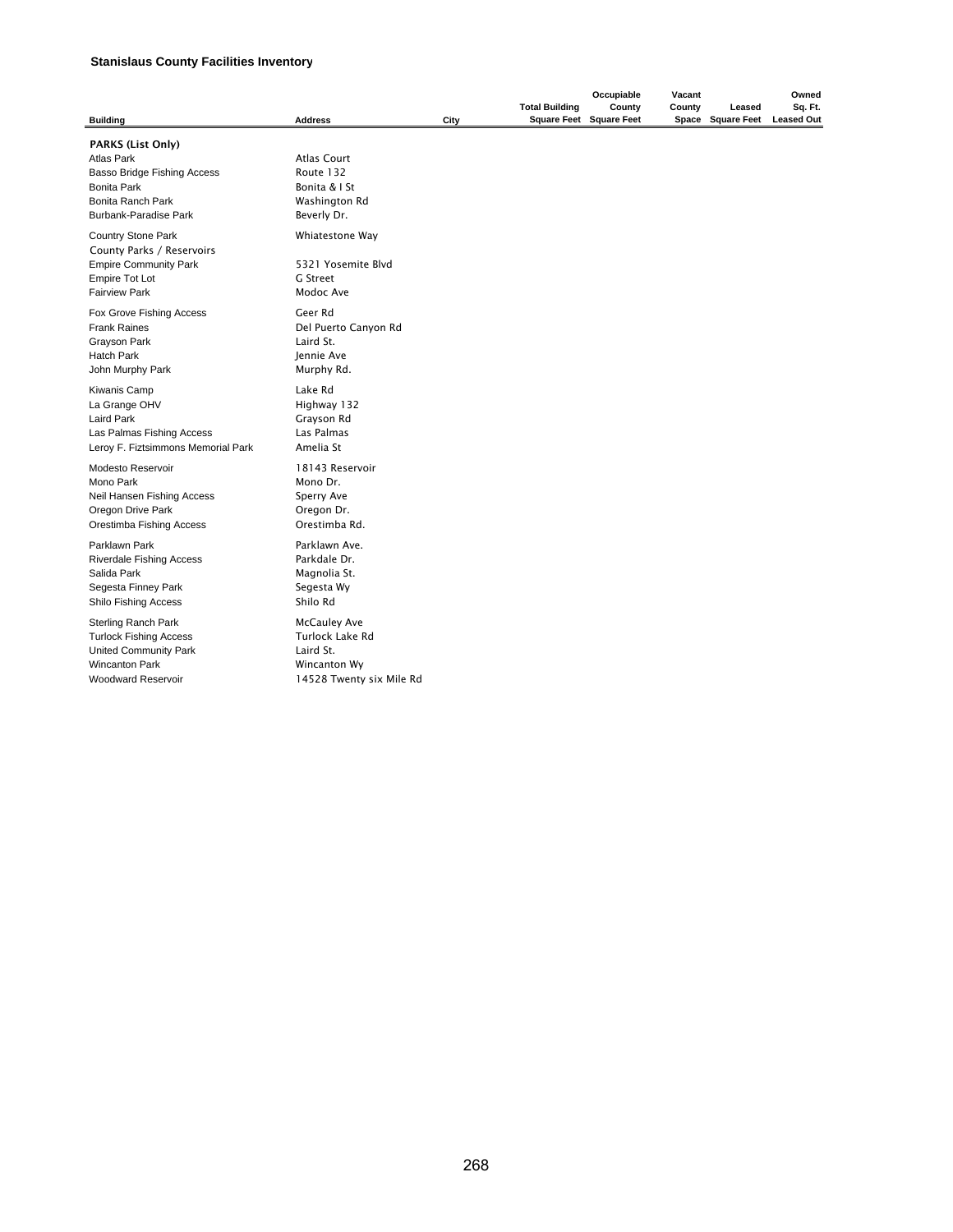#### **Priority Department Status CIP # Project Title Total Cost** Infrastructure PW Roads B 2010.001 Killburn Road Bridge 2,200,000 PM 2,200,000 Infrastructure PW Roads B 2010.002 Howard Road Bike Path - Pedestrian Facilities 111,000 111,000 Infrastructure PW Roads C 2010.003 Faith Home Road - Widening - Project Initiation & Development 10,000,000 Infrastructure PW Roads C 2010.004 South County Corridor-Project Initiation & Development-Expressway | 10,000,000 Infrastructure PW Roads C 2010.005 State Route 33-Project Initiation & Development 10,000,000 10,000,000 Infrastructure PW Roads C 2010.006 State Route 132 (SR 99 to Dakota Ave) - Realignment 101,000,000 Infrastructure PW Roads C 2010.007 State Route 132 (SR 99 to Geer/Albers) - Project Initiation & Development 10,000,000 Infrastructure PW Roads C 2010.008 State Route 132 (Dakota to County Line) - Project Initiation & Development 10,000,000 Infrastructure PW Roads B 2010.009 Front Loader 230,000 Protocom 230,000 Infrastructure PW Roads B 2010.010 Transfer Truck 200,000 PM 200,000 PM 200,000 PM 200,000 PM 200,000 PM 200,000 Infrastructure PW Roads B 2010.011 Sign Truck 105,000 (Sign Truck 105,000 ) Infrastructure PW Roads B 2010.012 Sign Truck 105,000 (Sign Truck 105,000 ) Infrastructure PW/Transit A 2010.013 Patterson Transfer Center 245,495 Healthy |Health Services | 2010.015 Public Health Laboratory Information Management 1,000,177 **14 Projects Priority Department Status CIP # Project Title Total Cost** Infrastructure PW Roads D 2010.014 Morgan Operations Facility Phase 1--Office Building 2001 10 0 0 0 0 0 0 0 0 **1 Project Priority Department Status CIP # Project Title Total Cost** Safe Animal Services A 2002.013 Animal Services Facilities Plan Implementation 11,000,000 11,000,000 Safe CEO/Information A 2007.003 Integrated Public Safety System -- Computer Assisted Dispatch\* 3,884,234 Safe Sheriff Sheriff Sherich A 2002.353 Sheriff's Operations Center, Kitchen Emergency Backup Power 1,536,600 Safe Sheriff A 2002.352 Honor Farm Facility Emergency Backup Power Sheriff Sheriff 610,000 Healthy  $\vert$ CSA  $\vert$ A 2009.027 C-IV Imaging Solution 940,538 Proposed by the 940,538 Strong Local CEO/Econ. A 2002.347 Crows Landing Air Facility Airport Layout Plan 499,740 Infrastructure Landfill Mandiell A 2007.031 Fink Road Landfill Municipal Solid Waste Cell 5 Design & Construction\* 1 5,250,000 Infrastructure Planning A 2007.062 Keyes Storm Drain Improvements -- Phase II 17,545,421 Infrastructure PW Roads A 2006.007 Shiloh Road at Tuolumne River 1,600,000 nm and 1,600,000 Infrastructure PW Roads A 2006.196 Pelandale Avenue at Sisk Road Traffic Signals 1,250,000 1,250,000 Infrastructure PW Roads A 2006.046 Salida Blvd Corridor -- Segment 1 2,800,000 PM 2,800,000 Infrastructure PW Roads B 2009.014 Patch Truck 215,000 Infrastructure PW Roads B 2009.018 Suction Truck 350,000 Infrastructure PW/Transit A 2009.003 Transit Trip Planning Software 2009-2010 Channel Communisty S0,000 14 Projects \\*\ Will be completed by the end of calendar year 2010. Safe Sheriff Sheriff Sheriff (2009.026 Honor Farm Repairs and Renovation 2,000.000 November 2,000.000 Infrastructure PW/Transit C 2002.261 Rebuild 40-Foot CNG Buses: 2013-2014 1,400,000 **2 Projects Priority Department Status CIP # Project Title Total Cost** Safe Sheriff Sheriff Sheriff D 2002.356 Patterson Joint City-County Law Enforcement Facility County Law Enforcement Facility Healthy Health Services D 2007.013 Chiller Absorber Replacement--830 Scenic Drive 0 **2 Projects Removed A, B, C Projects 2010-2011 Proposed Capital Improvement Plan New A, B, C Projects Completed A, B, C Projects New D Project Removed D Projects**